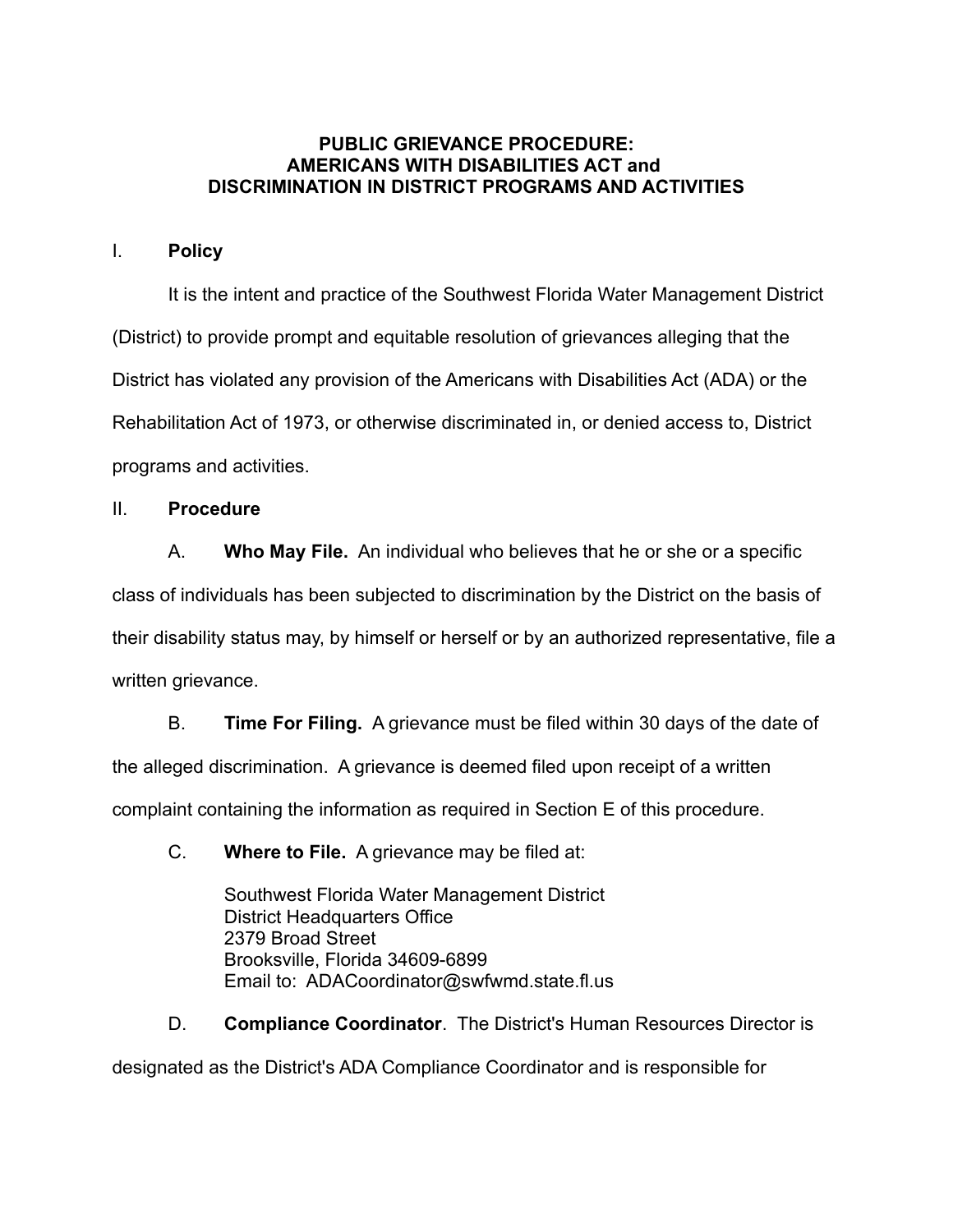investigating all complaints under this Procedure. The District's Human Resources Director may be reached at the District's Brooksville Headquarters Office, 2379 Broad Street, Brooksville, Florida 34609-6899, telephone (352) 796-7211, Extension 4702, or by email to ADACoordinator@swfwmd.state.fl.us.

E. **Content of Grievance**. All grievances filed under this procedure shall contain the following information:

1. The name, address, and telephone number if available, of the individual lodging the complaint.

2. The name, address, and telephone number if available, of the individual on whose behalf the grievance is being lodged (if different from the information listed in 1).

3. An explanation of how the District allegedly violated the provisions of the ADA, the Rehabilitation Act of 1973, or other federal statute governing access to, or participation in, the District's programs or activities, including the location of the alleged occurrence as well as the name of any District employee involved, associated or with knowledge of the incident.

4. A statement of when the alleged violation occurred.

5. A statement of a suggested course of action by the District the Complainant believes would resolve the situation.

6. Any other material information the Complainant contends is relevant.

F. **Grievance Process.**

2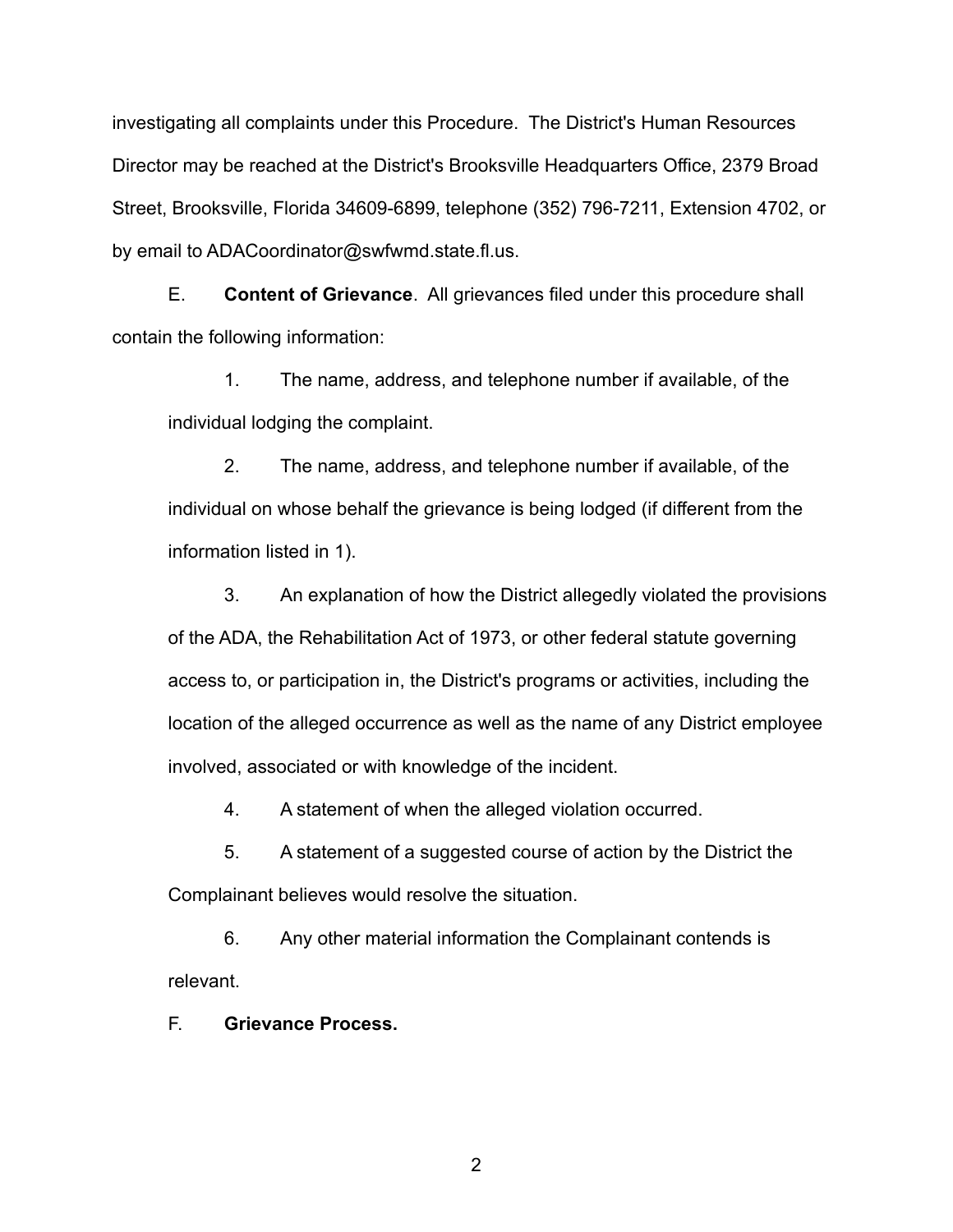1. Once a completed grievance is filed with the District, an investigation shall commence. The investigation should include discussion or discussions with the Complainant(s) and any other interested persons, which may include interested groups, to determine what the Complainant(s) and other interested persons propose to address the discrimination or equal access issues involved, and to allow the Complainant(s) to present any and all information they may wish to present that is relevant to the Complaint.

2. After the investigation and consultation with the Complainant(s) and potential interested persons has been completed, the ADA Compliance Coordinator will render a Determination. The ADA Compliance Coordinator should include the following in his or her determination:

> a. A determination of whether or not the act, policy or practice complained about did occur or currently exists.

b. A determination of whether such act is a singular, discrete event of it is a practice or policy regularly engaged in by the District.

c. A determination of whether the act has some type of impact on an individual or group of individuals that may be prohibited.

d. A determination of what, if any, reasonable actions can be taken or reasonable accommodations can be made by the District to address any discrimination or unequal access that may be found.

3. The ADA Compliance Coordinator will render such a determination as it relates to all subject areas except for:

3